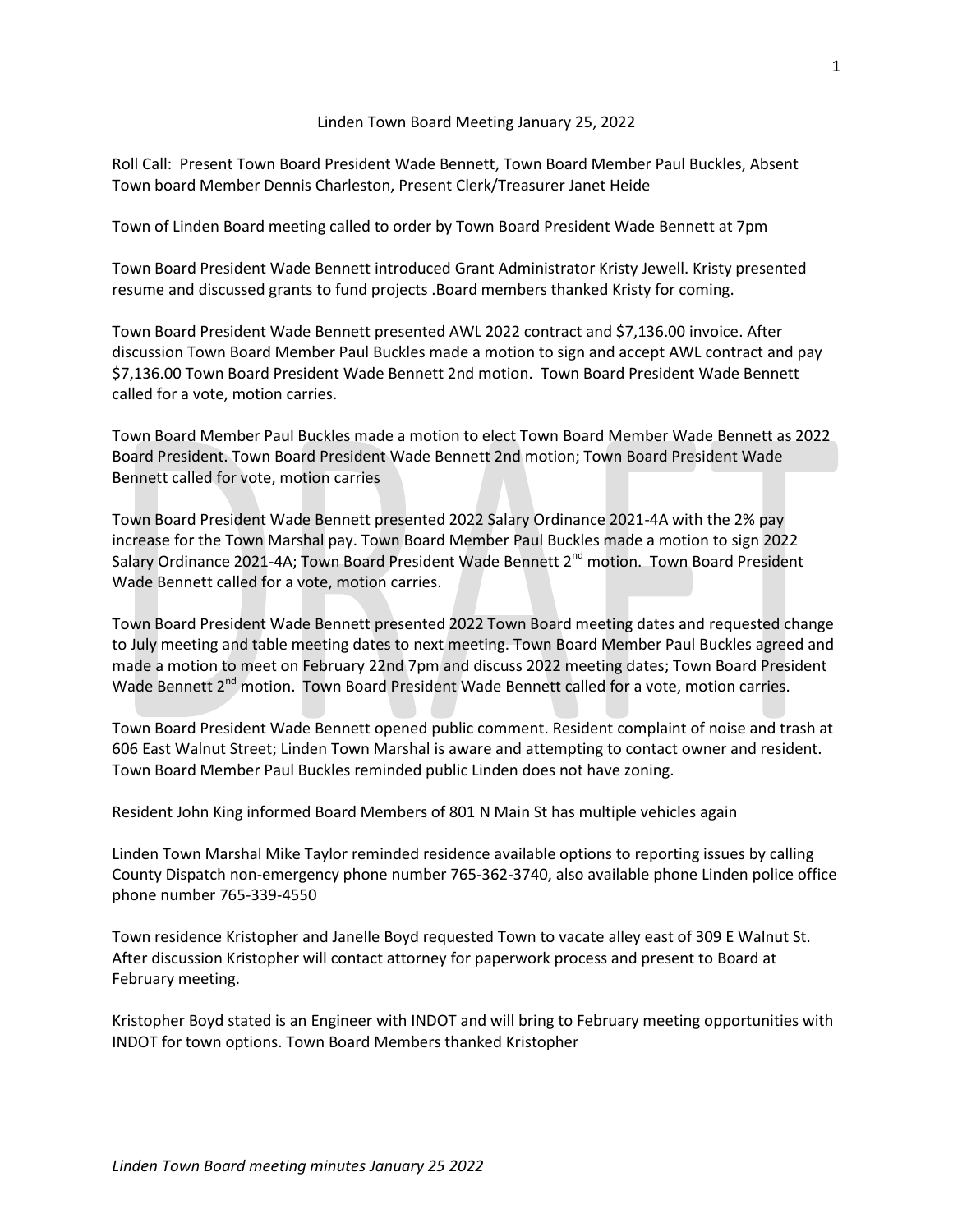Town Board Member Paul Buckles requested update with Valero and Stoddard Park project. Town Board President Wade Bennett has spoken with Mary at Valero and scheduling work when warmer weather allows

Town Marshal Mike Taylor reported completed paperwork with Haley Key and Lock and cameras are ordered. Next need to clarify location for cameras at Bulldog Park

Town Marshal Mike Taylor reported radar speed sign computer app downloaded and need to purchase pad locks. Street Superintendent Earl Heide reported need to purchase round post and will schedule installation. Board approved. Town Board Member Paul Buckles requested radar speed sign installed before baseball season

Town Marshal Mike Taylor presented monthly activity report

Town Board Member Paul Buckles reported attached bolts to loose stop sign at Harding Street and East South Street.

Town Board President Wade Bennett reported Library wanting water at Bulldog Park for activities this summer. Town Board Member Paul Buckles agreed and made a motion for water fund to pay for installation of a water hydrant, Town Board President Wade Bennett 2<sup>nd</sup> motion. Town Board President Wade Bennett called for a vote, motion carries

Clerk/Treasurer Janet Heide submitted meeting minutes for Board Member signature. Town Board Member Paul Buckles made a motion to accept and sign December 14 2021 meeting minutes; Town Board President Wade Bennett 2nd motion; Town Board President Wade Bennett called for a vote, motion carries.

Clerk/Treasurer Janet Heide submitted voucher register for Board Members signature. Board reviewed. Town Board Member Paul Buckles made a motion to accept and sign voucher register; Town Board President Wade Bennett 2<sup>nd</sup> motion; Town Board President Wade Bennett called for a vote, motion carries.

Town Board Member Paul Buckles made motion to adjourn and reconvene February 22, 2022 at 7pm in Town Hall meeting room location 302 E Water Street; Town Board President Wade Bennett 2<sup>nd</sup> motion; Town Board President Wade Bennett called for a vote, motion carries; adjourn meeting 8:30pm